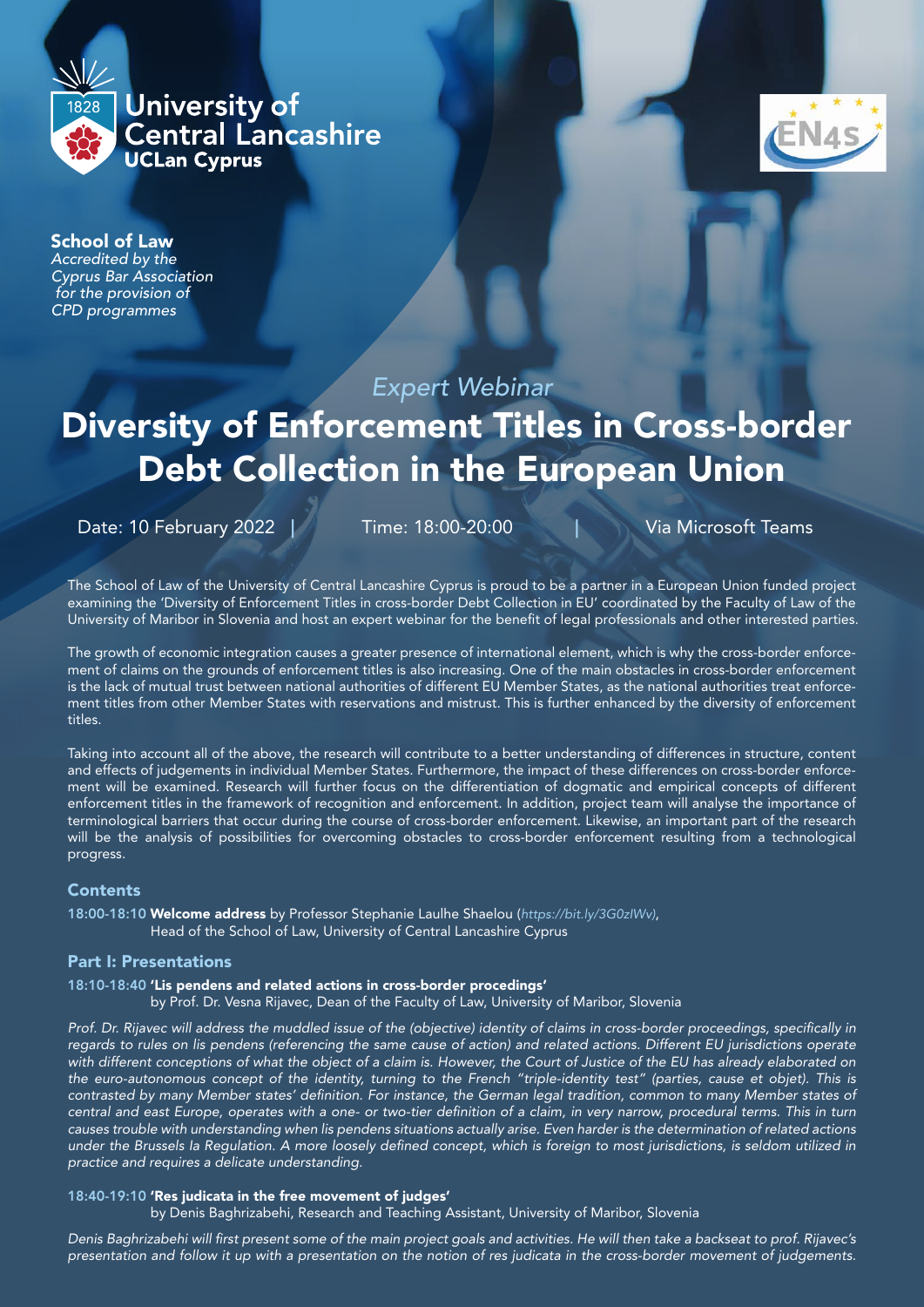*This notion is famously not expressly regulated by the EU legislature as the Brussels Ia Regulation operates with irreconcilability rather than finality. Nonetheless, according to the theory of extension of effects, a judgement should be recognized with the same effects in the member state of enforcement as those it enjoys in the member state of origin. The CJEU has also not entirely abstained from meddling with the matter, leaving the notion of effects of judgements ambiguous.*

#### 19:10-19:40 'European Account Preservation Order and Enforcement of Judgments'

Dr Nicolas Kyriakides, Advocate, Adjunct Faculty at the University of Nicosia

*The European Account Preservation Order ('EAPO') regulation (Regulation (EU) No 655/2014) entered into force exactly five years ago, on 18 January 2017. It is a pre-judgment instrument which enables a litigant to obtain an order preventing the transfer of funds held by the respondent in a bank account within the EU. The EAPO Regulation represents a major shift towards a specific approach in the area of provisional and protective measures. It is the first of what may become several EU-wide provisional and protective measures. It is not, however, an enforcement measure. The contribution will discuss the relationship between the EAPO and enforcement measures in the different Member States as well as other EU-wide instruments and it will examine whether it is time to consider any amendments in the different instruments to better facilitate the enforcement of judgments around the EU.*

#### Part II: Round-table Discussion (19:40-20:00)

*Moderated by Dr. Nevi Agapiou (https://bit.ly/3IyG0y1), Lecturer in International Commercial Law and Dispute Resolution and Dr. Demetra Loizou (https://bit.ly/3H2V9r7), Lecturer in International Criminal Law and Skills, School of Law, University of Central Lancashire Cyprus.*

For more Information on the Expert Webinar please contact Dr Nevi Agapiou at nagapiou@uclan.ac.uk Registration is free, but essential. To register to attend the Expert Webinar, [please click here](https://www.uclancyprus.ac.cy/wp-content/uploads/2022/01/Event_Diversity-of-Enforcement-Consent-Form_FINAL-Fill.pdf) and return the consent form to CAlexandrou1@uclan.ac.uk (+357 24 694068).

# Speaker Bios



# Prof. Dr. Vesna Rijavec

Prof. Dr. Vesna Rijavec is Dean of the Faculty of Law, University of Maribor, and Head of the Institute of Civil, Comparative and Private International Law of the Faculty of Law, University of Maribor. Her areas of expertise pertain to Civil Litigation, Non-Contentious Civil Procedure, Arbitration

law, European Civil Procedure, and the law of Succession and Family Law. Prof. Dr. Rijavec teaches all of these subjects on graduate and post-graduate level.

Prof. Dr. Vesna Rijavec obtained her PhD from the Faculty of Law, University of Ljubljana in 1997. She was a judge for civil matters at the court of justice in Maribor and has worked at the Faculty of Law, University of Maribor, since 1992.

From 2007 onwards, she has held the position of Full Professor for Civil law. As a visiting professor, she taught at renowned foreign universities all around the world. She was a member of the Judicial Council of the Republic of Slovenia and is a member of the Board of Ljubljana Arbitration Center at the Chamber of Commerce and Industry of Slovenia and she is the court-appointed interpreter for German Language.

Furthermore, she is very active in research and international cooperation and was a coordinator of a number of successfully implemented EU and national projects (e.g., Reform of Non-Contentious Procedure, Simplification of Debt Collection in the EU, Dimensions of Evidence in European Civil Procedure, Remedies concerning Enforcement of Foreign Titles under Brussels Ia Regulation).

She is the author of numerous scientific and expert discussions, articles and monographs in the area of civil procedural law in connection with different substantive areas and European law.



# Mr. Denis Baghrizabehi

Denis Baghrizabehi is a research and teaching assistant at the Faculty of Law, University of Maribor.

He conducts lectures for the subjects of civil litigation law, selected topics of civil procedure law and property law. Prior to joining the Faculty, he was a judicial trainee at the Higher

Court in Maribor, Slovenia. He is writing his PhD in the field of State aid litigation and has conducted research stays in the Netherlands and Luxembourg.

Denis is heavily involved in both the administrative upkeep as well as the research activities within several bilateral and EU research projects coordinated at the Faculty of Law, University of Maribor.



# Dr. Nicolas Kyriakides

Dr Nicolas Kyriakides is an Advocate, Partner and Head of the Banking & Finance and Insurance Law Departments at Harris Kyriakides Law Firm and Adjunct Faculty and Co-Director of the Procedural Law Unit at the University of Nicosia. He holds a doctorate from the University of

Oxford obtained under the supervision of Professor Adrian Zuckerman and is a two-time Master of Laws holder with qualifications from UCL and New York University. Nicolas has also been a Visiting Researcher at Harvard Law School (Spring 2020) with Professor David Rosenberg.

Nicolas is particularly known for his out-of-the-box legal thinking and his track record of establishing new legal concepts and ideas. He has contributed to a number of high-level innovative legal research initiatives and papers, particularly in the area of Civil Procedure, in the course of both his commercial practice and his academic life. As a result Nicolas is regularly consulted to advise on changing legislation and regulation and has recently played a key role in a number of landmark law reform initiatives aimed at improving the quality and consistency of Cyprus's Civil Procedure regime, recognised as key to attracting foreign investment into the region.